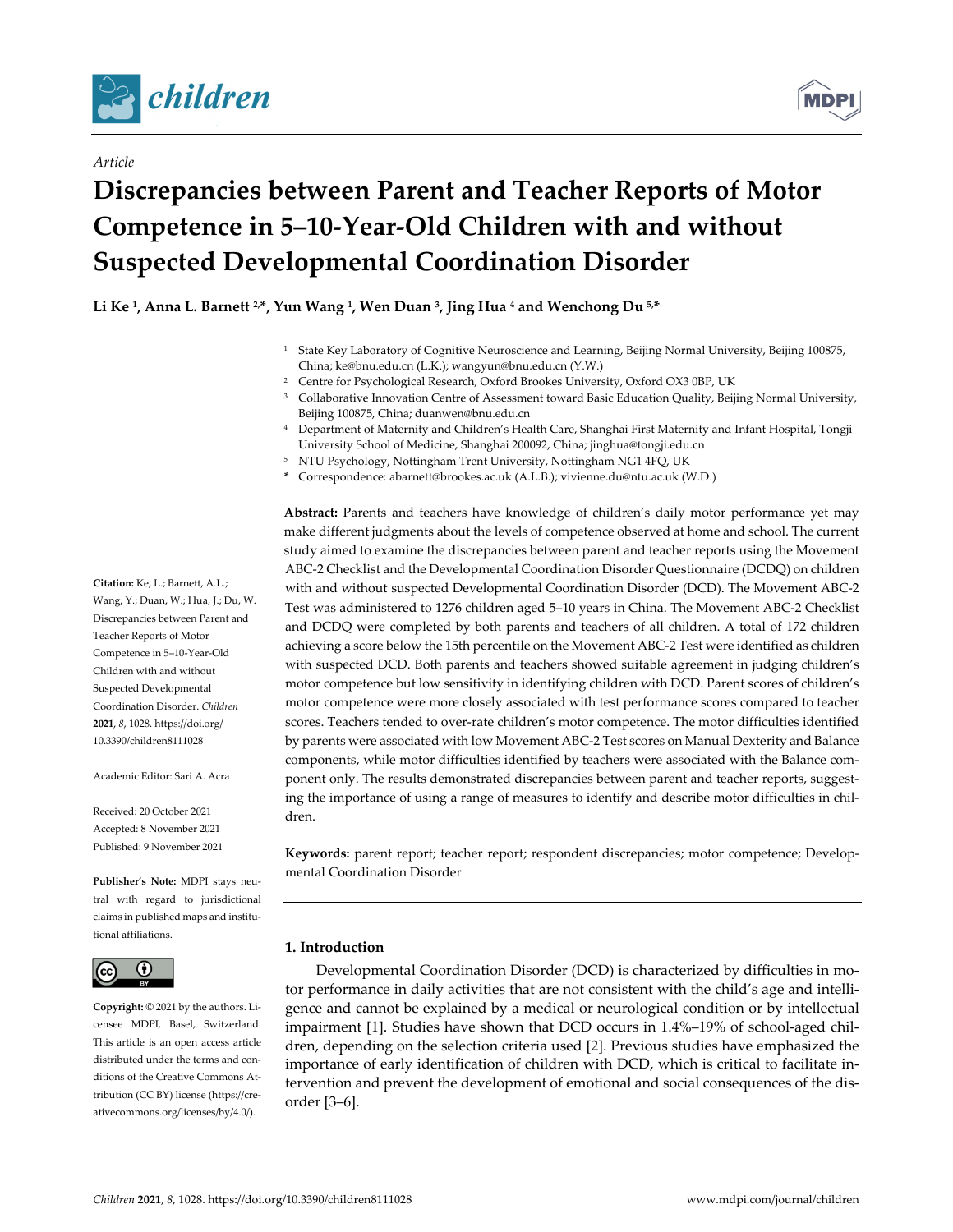However, given the heterogeneous nature of the disorder, the identification of DCD is often a long process, and some children with motor difficulties are never diagnosed [7]. According to the DSM‐V [1], DCD should be diagnosed based on the following criteria: (i) acquisition and execution of coordinated motor skills are below the expected level for age, given the opportunity for skill learning; (ii) motor skill difficulties significantly inter-

fere with activities of daily living and impact academic/school productivity, prevocational and vocational activities, leisure, and play; (iii) onset is in the early developmental period; and (iv) motor skill difficulties are not better explained by intellectual or visual impair‐ ment or other neurological conditions that affect movement. A clinical assessment of motor proficiency is time‐consuming and expensive, and a more practical approach is usually to use questionnaires as a first step in the assessment process to provide information on movement competence in everyday life settings (criteria i).

Currently, both parent and teacher questionnaires exist for the identification of DCD. The Movement ABC‐2 Checklist (henceforth referred to as "the MABC‐2‐C") [8] and the Developmental Coordination Disorder Questionnaire (henceforth referred to as "the DCDQ") [9] are the two most widely used scales designed to help identify children who have everyday motor and coordination difficulties [10]. Both questionnaires were de‐ signed for use with children older than 5 years old, and both were developed for use by parents, teachers, or other professionals who have had regular contact with the child. Both include questions focusing on the individual's motor performance (e.g., self‐care, ball skills, etc.) that are related to functional daily living skills, and the respondent is required to provide a score on the child's competence based on their observation and knowledge of the child. These scores are then summed to provide a total score. Both the MABC‐2‐C and DCDQ have been shown to have suitable psychometric properties and a suitable dis‐ criminative validity by identifying children with motor difficulties [11–13], and both have been widely used to identify children with motor difficulties who might require an assessment to confirm a diagnosis of DCD.

Although both questionnaires allow both parents and teachers to be the respondents of the information, research in other domains indicates that discrepancies often exist be‐ tween parents' and teachers' judgment about the levels of competence observed at home and school. For example, a meta‐analysis reviewed 119 studies and found that different informants' (parents and teachers) ratings of social, emotional, and behavior problems in children are discrepant [14], and the discrepancies of different respondents have been found with a wide range of assessment methods used to assess abnormal behaviors in children, and a diversified ethnic and cultural backgrounds [15].

Parents and teachers can make different reports on children's motor capabilities be‐ cause of different reasons: first, parents and teachers usually interact with children in dif‐ ferent settings (i.e., family and school), and certain motor behaviors may only occur in a specific environment. Teachers may have limited opportunities to observe children's selfcare activities, or fine motor skills if the class size is large, while parents may be less aware of their children's classroom behaviors. Second, there may be different expectations of children's motor behaviors by parents and teachers. Compared to parents, a teacher may have a better understanding and more realistic sense of what is expected of a typical child in the school context, as they have experience of working with many children. Parents may exaggerate differences between their children if they have more than one child because they have no other children with whom to compare [16]. Third, teachers may also have higher expectations for behavioral conformity given the structured setting at school, while parents who provide their children with unstructured time to play freely, so the focus on required tasks is not necessary. The above three reasons may lead to a systematic bias of parent and teacher ratings of a child's motor competence.

To our knowledge, few studies have examined the discrepancies between parent and teacher reports of children's motor impairment. There is no single measure or "gold standard" assessment to make a formal diagnosis of DCD, and the diagnosis of DCD requires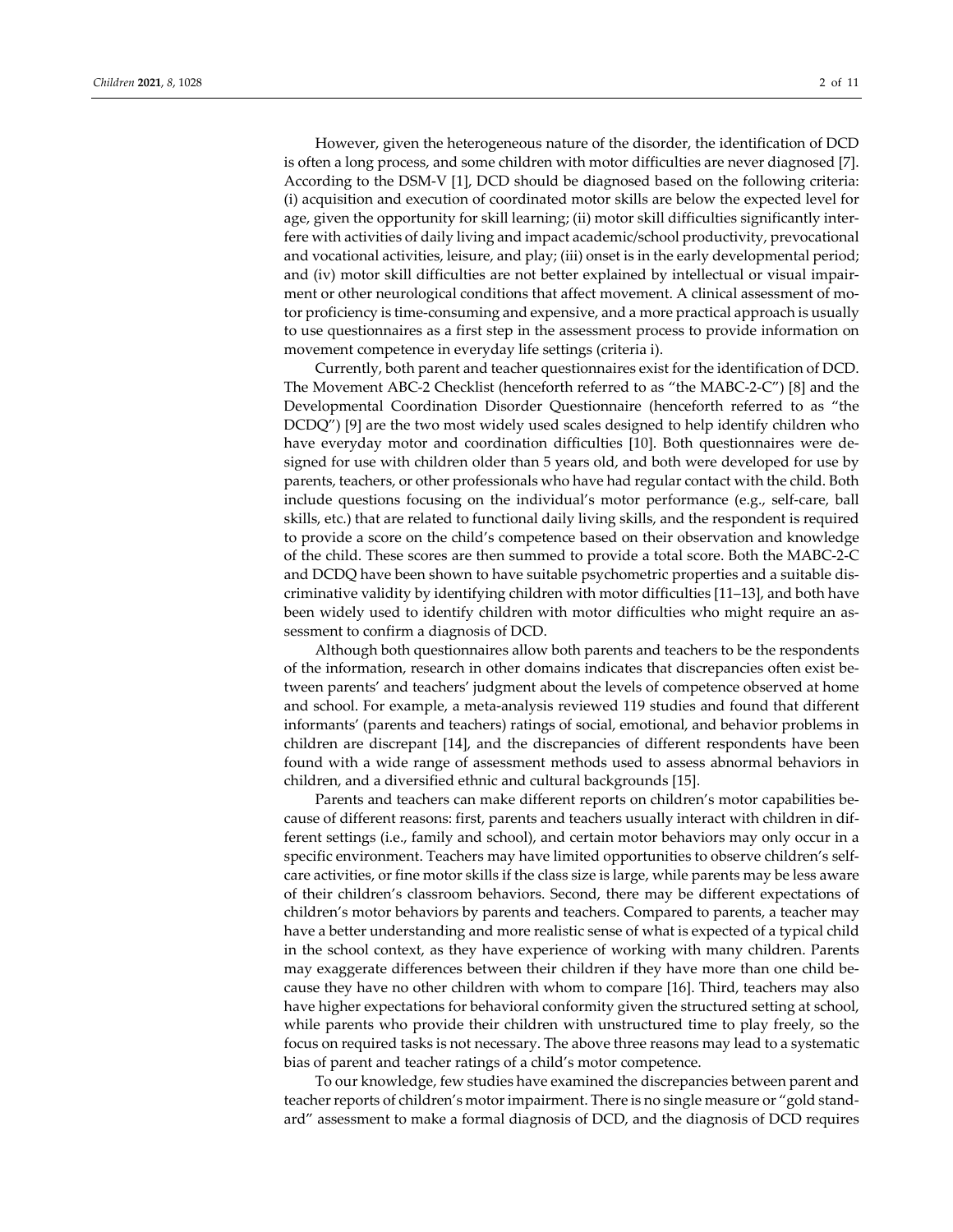a professional to make a judgment based on information from multiple sources and in‐ formants. Therefore, respondent discrepancies may cause confusion and have a signifi‐ cant impact on the accuracy of the assessment, identification, and intervention of children with motor difficulties.

Therefore, the aims of the current study were: (i). to investigate the discrepancies between parent and teacher reports using the MABC‐2‐C and the DCDQ on children with and without motor difficulties; (ii). to examine the concordance of parent and teacher scores with results from the Movement ABC‐2 Test; and (iii). to examine the associations between scores from parents and teachers with children's test performance in different motor domains.

### **2. Materials and Methods**

#### *2.1. Participants*

The present study was part of a large national retrospective cohort study in China to explore motor development in Chinese children. A total of 1295 children aged 5–10 years from 51 nurseries and schools in 16 cities in China were recruited for the study. Data were missing for 19 children, and their data were excluded from the final analysis. All 1276 children were recruited from mainstream nurseries and schools. Children with severe vis‐ ual, hearing, and intellectual impairments or those with severe developmental disorders who were required to attend special education schools/nurseries according to the local regulations were excluded in the current study. The numbers of children in each age and sex group are shown in Table 1.

| Table 1. The number of children recruited in each age and sex group. |  |  |  |
|----------------------------------------------------------------------|--|--|--|
|                                                                      |  |  |  |

| Age group (Year) | Boy | Girl | <b>Total</b> |
|------------------|-----|------|--------------|
| 5                | 120 | 112  | 232          |
| 6                | 103 | 94   | 197          |
| 7                | 118 | 100  | 218          |
| 8                | 111 | 99   | 210          |
| 9                | 116 | 100  | 216          |
| 10               | 109 | 94   | 203          |
| Total            | 677 | 599  | 1276         |

## *2.2. Materials*

The *Movement ABC‐2 Checklist* has two main sections related to everyday movement skills. Section A, titled "Movement in a Static and/or Predictable Environment" (15 items), assesses three kinds of skills: Self‐Care Skills, Classroom Skills, and Physical Educa‐ tion/Recreational Skills. Section B, titled "Movement in a Dynamic and/or Unpredictable Environment" (15 items), assesses three kinds of skills: Self‐Care Skills, Ball Skills, and Physical Education/Recreational Skills. For all skills in Section A and Section B, respond‐ ents first decide if the child can perform the skill or not. If the child can perform the skill, they rate whether they can do it very well (0), or just ok (1); if the child cannot perform the skill, the respondent rates whether they can almost (2) do it or are not close (3). Thus, ratings vary along a 4‐point ordinal scale. A raw score is obtained by summing the scores from all items (maximum score = 90). A higher score reflects greater difficulty. In its orig‐ inal instructions, two cutoff scores are provided for different age groups to represent the poorest 5% and 15% of scores based on the original normative data from teachers in the United Kingdon. Permission was obtained from the test publisher to translate the MABC‐ 2‐C and the test instructions from English into Chinese; common use of terms (e.g., the name and description of tasks in Chinese translation) from earlier publications in Chinese was used in the translation. A back-translation from Chinese to English was undertaken by independent translators, and the original and back‐translated versions were equivalent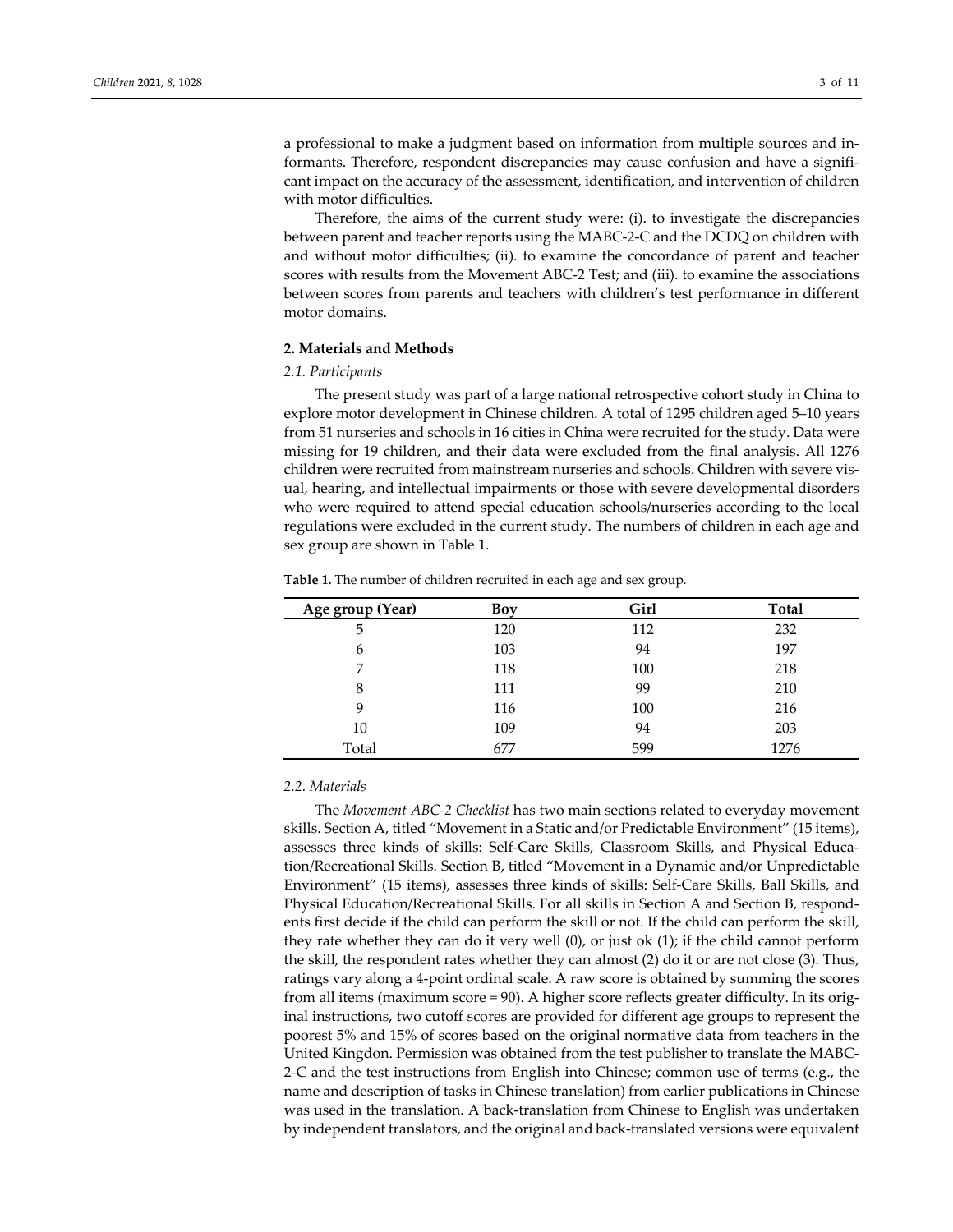in meaning. An expert panel with experts in relevant fields was convened to review the Chinese translation to make sure that the translation was appropriate to the local culture.

The *DCDQ* is a 15‐item parent questionnaire instructing the respondents to rate the child's motor proficiency compared with their peers of the same age. Questionnaire items include everyday activities such as playing ball (throwing, catching, hitting) and writing (fast, legibly, with appropriate effort/tension). Individual item scores are summed to give a total score from 15 to 75 (higher scores indicate better motor coordination), which is then used to determine if the score suggests the risk or absence of DCD. The cutoff scores of different age groups were determined by comparing the scores between a typically developing group and a DCD group with children from both Canada and England, and a more detailed explanation of how the cutoff scores were generated can be found in Wilson et al.'s paper [9]. The *DCDQ‐Chinese translation* was used in the current study [12].

*The Test component (Age Band 1, AB1 and Age Band 2, AB2) of the Movement Assessment Battery for Children—2nd Edition‐Chinese* [8,17,18] was used as an objective measurement of children's motor performance. There are three motor domains involving eight tasks: 3 tasks measuring Manual Dexterity (posting coins or placing pegs; threading beads or lace; drawing); 2 tasks measuring ball skills (throwing/aiming and catching); and 3 tasks meas‐ uring balance (one‐leg floor/board balance; walking along a line; jumping or hopping) (see Table 2). For each domain, a standard score was obtained based on the Chinese norms. A total score on the Movement ABC‐2 Test was also obtained for each participant. Higher scores indicate better motor performance. Children who obtained a total standard score on the Movement ABC-2 Test below the 15th percentile were considered to have significant movement difficulties, in line with DCD.

| Movement<br><b>ABC-2 Test</b><br><b>Motor Do-</b><br>main | Task-AB1               | Task-AB2                            | Accu-<br>racy |            | <b>Time Actual Raw Score</b> |
|-----------------------------------------------------------|------------------------|-------------------------------------|---------------|------------|------------------------------|
|                                                           |                        | MD1 posting coins MD1 placing pegs  | $\sqrt{ }$    | $\sqrt{ }$ | Completion time              |
| Manual Dex-                                               | MD2 threading<br>beads | MD2 threading lace                  | $\sqrt{}$     | $\sqrt{}$  | Completion time              |
| terity (MD)                                               |                        | MD3 drawing trail MD3 drawing trail | V             |            | Number of errors<br>made     |
| Aiming and                                                | AC1 catching           | AC1 catching with                   | V             |            | Number of                    |
|                                                           | beanbag                | two hands                           |               |            | catches out of 10            |
| Catching                                                  | AC2 throwing           | AC2 throwing bean-                  | V             |            | Number of                    |
| (AC)                                                      | beanbag onto mat       | bag onto mat                        |               |            | catches out of 10            |
|                                                           | BAL1 one-leg bal-      | BAL1 one-board                      |               | V          | Time to keep bal-            |
|                                                           | ance                   | balance                             |               |            | ance as required             |
| Balance                                                   | <b>BAL2</b> walking    | BAL2 walking heel-                  |               |            | Number of steps              |
| (BAL)                                                     | heels raised           | to-toe forwards                     |               |            | made as required             |
|                                                           |                        |                                     |               |            | Number of                    |
|                                                           | BAL3 jumping on        | BAL3 hopping on                     | N             |            | jumps/hops made              |
|                                                           | mats                   | mats                                |               |            | as required                  |

**Table 2.** Tasks and measurements in the Movement ABC‐2 Test*.*

#### *2.3. Procedure*

The Movement ABC‐2 Test was conducted individually on each child by a trained assessor. All assessors had proficient experience in conducting psychological assessments with children in a similar age range. In all cases, children were assessed individually in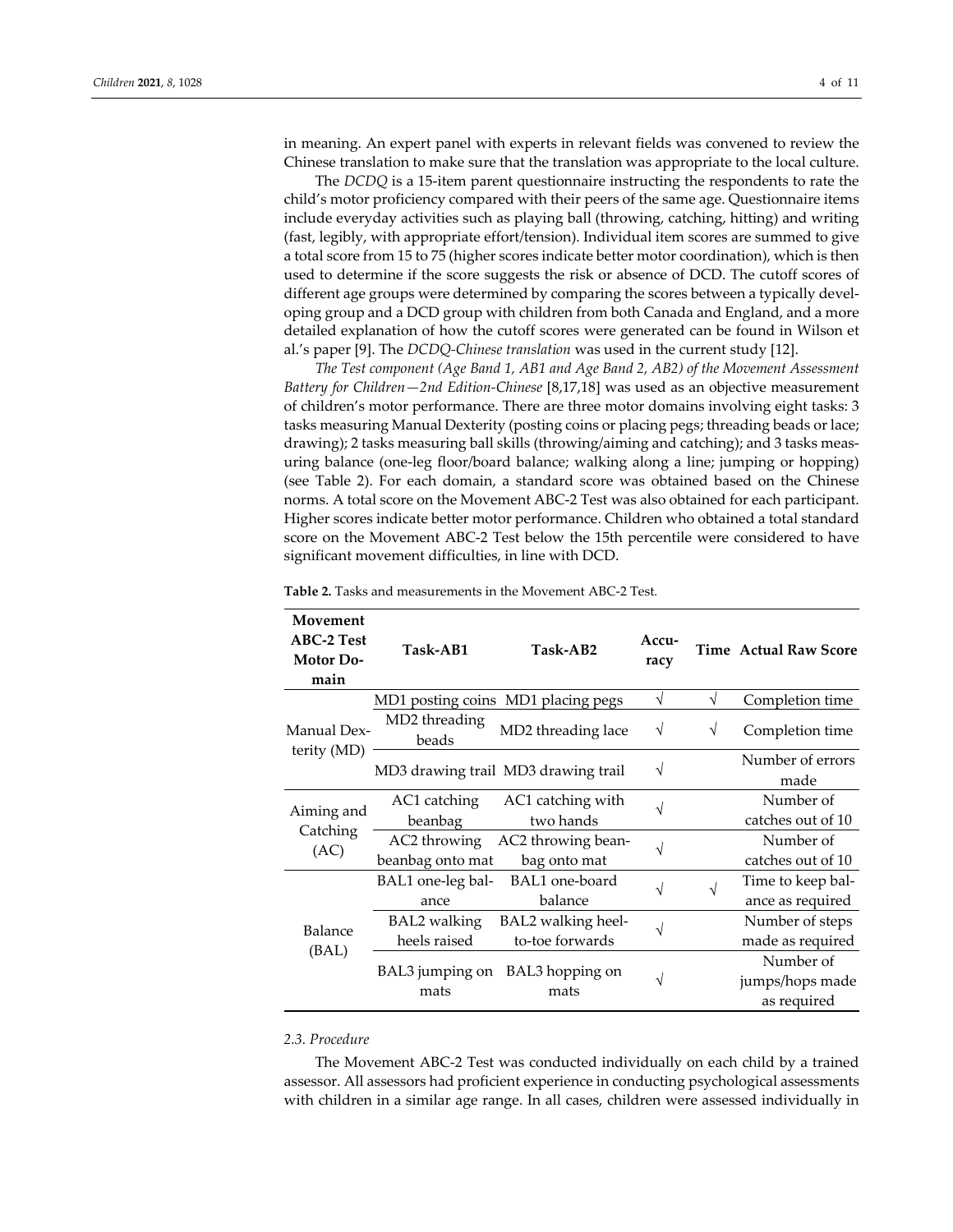their own nurseries/schools. The testing duration for each child was 30–40 min questionnaires, including the Movement ABC‐2 Checklist and the DCDQ, were sent to all parents and teachers to complete.

Consent forms and instructions for distributing these for whole classes of children were delivered to participating nurseries and schools. Consent was obtained from both nurseries/schools and parents. Ethical approval was obtained by the Institutional Review Board (IRB) of the National Key Laboratory of Cognitive Neuroscience and learning, Bei‐ jing Normal University.

#### *2.4. Data Analysis*

Statistical comparisons were performed using paired‐sample t‐tests. Pearson corre‐ lations were conducted to examine the strength of correlations between parents' and teachers' scores on both MABC‐2‐C and DCDQ and the agreement between their scores with the Movement ABC-2 Test score. At last, linear regressions were conducted to examine which motor components as measured by the Movement ABC‐2 Test can best explain the MABC-2-C and the DCDQ scores of parents and teachers. Data analysis was performed using IBM SPSS Statistics 25.

#### **3. Results**

172 (13.5%) children achieving a score below the 15th percentile on the Movement ABC-2 Test were identified as children "with suspected DCD" because the other three criteria as described earlier were not examined on the participants; the other 1104 children were identified as being "without suspected DCD" in the analysis.

First, parents' and teachers' scores on both scales were compared to each other using a paired‐sample t‐test. The results showed that parents and teachers generally provided similar scores on the MABC‐2‐C. However, on the DCDQ, teachers generally provided a higher score, indicating better motor performance both in children with and without motor difficulties (Tables 3 and 4).

**Table 3***.* Paired samples *t*‐test of the MABC‐2‐C and the DCDQ between parents and teachers of children with suspected DCD  $(n = 172)$ *.* 

| <b>Test</b> |                      | Parents Mean (Min-Max, Teachers Mean (Min-Max, T-Value |         |                |  |
|-------------|----------------------|--------------------------------------------------------|---------|----------------|--|
|             | SD)                  | SD)                                                    |         | p              |  |
| MABC-2-C    | $10.88(0-49; 10.31)$ | $9.38(0-43; 9.38)$                                     | 0.2     | 0.84           |  |
| <b>DCDO</b> | 58.03(33–75; 9.66)   | $61.48(23 - 75; 12.16)$                                | $-3.40$ | < 0.001<br>*** |  |

\*\*\*  $p < 0.001$ .

**Table 4.** Paired samples *t*‐test of the MABC‐2‐C and the DCDQ between parents and teachers of children without suspected DCD (*n* = 1104)*.*

| <b>Test</b>       | SD)                    | Parents Mean (Min-Max, Teachers Mean (Min, Max, T-Value<br>SD) |         | $\boldsymbol{v}$ |
|-------------------|------------------------|----------------------------------------------------------------|---------|------------------|
| MABC-2-C          | $6.83(0-55; 8.16)$     | $9.89(0-46, 9.71)$                                             | 0.1     | 0.92             |
| <b>DCDO</b>       | $61.84(15 - 75; 9.46)$ | $64.54(18 - 75, 9.88)$                                         | $-7.05$ | < 0.001<br>$***$ |
| *** $p < 0.001$ . |                        |                                                                |         |                  |

Second, in order to determine the agreement of the motor performance using the MABC‐2‐C and DCDQ by the parents and teachers, we used the Movement ABC‐2 Test score as the objective measurement of children's motor competence. Firstly, data from all participants were included in the analysis, and Pearson correlation was used to assess the agreement between the Movement ABC‐2 Test score and the scores from the MABC‐2‐C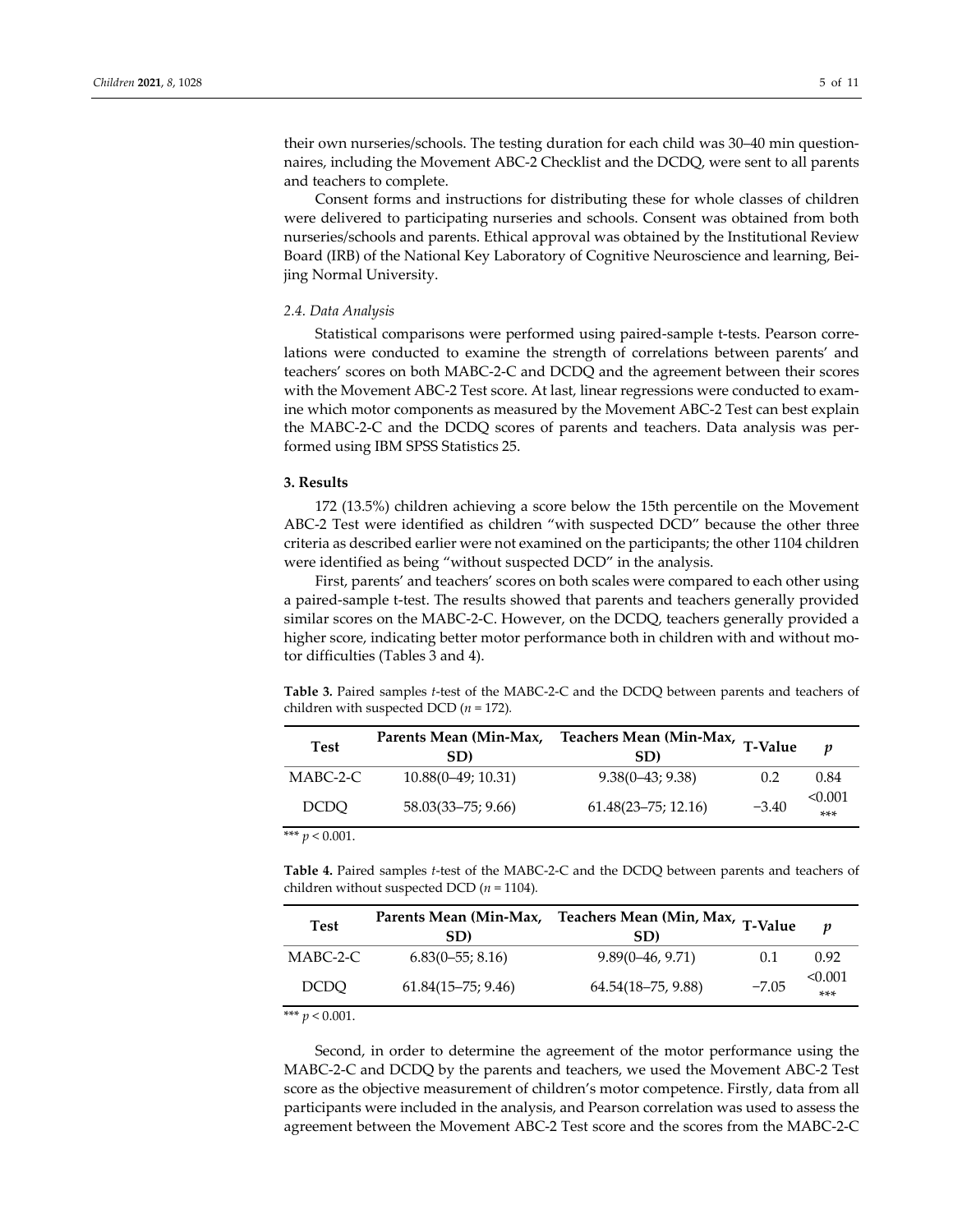and DCDQ by both parents and teachers. As shown in Table 5, all four scores from the MABC‐2‐C and DCDQ conducted by parents and teachers were significantly correlated to each other. They were also significantly correlated with the Movement ABC‐2 Test scores. It should be noted that higher scores on the Movement ABC‐2 Test and the DCDQ indicate better performance, while higher scores on the MABC‐2 Checklist indicate poorer performance. This explains why the correlations with the MABC-2 Checklist were all negative, and all others were positive. The highest correlation was for parents on their DCDQ and MABC‐2 C scores (−0.61) and for teachers on their DCDQ and MABC‐2‐C scores (−0.45). Correlations between the parents and teachers within and across the question‐ naires were all 20–23. Although statistically significant, correlations between the questionnaires and the test were all below 0.2.

**Table 5.** Pearson Correlations for Movement ABC‐2 Test, and Movement ABC‐2 Checklist and DCDQ scores completed by parents and teachers on all children (*n* = 1276)*.*

|                     | MABC-2-C-Par-        |           |                 | MABC-2- DCDQ-Teach- |
|---------------------|----------------------|-----------|-----------------|---------------------|
| Test                | DCDQ-Parents<br>ents |           | <b>Teachers</b> | ers                 |
| MABC-2-C-parents    |                      |           |                 |                     |
| DCDQ-parents        | $-0.61$ **           |           |                 |                     |
| MABC-2-C-teachers   | $0.20**$             | $-0.20**$ |                 |                     |
| DCDQ-teachers       | $-0.23**$            | $0.23**$  | $-0.45**$       |                     |
| Movement ABC-2 Test | $-0.17**$            | $0.16**$  | $-0.10**$       | $0.10**$            |

\*\*  $p < 0.01$ .

The correlations were also analyzed separately for each group of children, those with and without suspected DCD. For children with suspected DCD, the parent scores on the MABC‐2‐C and the DCDQ were significantly correlated with the Movement ABC‐2 Test score (−0.31 and 0.27, respectively), while for teachers, only scores on the DCDQ were significantly correlated with the Movement ABC‐2 Test score (0.24). For children without suspected DCD, only parent scores on the DCDQ were correlated with the Movement ABC‐2 Test score, but no other significant correlation was found between parents' or teachers' scores and the Movement ABC‐2 Test score. However, parents' and teachers' scores on both the MABC‐2‐C and DCDQ were significantly correlated with each other in both groups of children (Tables 6 and 7).

**Table 6.** Correlation of Movement ABC‐2 Test and the MABC‐2‐C and DCDQ scores completed by parents and teachers of children with suspected DCD (*n* = 172)*.*

| <b>Test</b>            | MABC-2-C-<br><b>Parents</b> | DCDQ-Parents | $MABC-2-C-$<br><b>Teachers</b> | DCDQ-Teachers |
|------------------------|-----------------------------|--------------|--------------------------------|---------------|
| MABC-2-C-parents       |                             |              |                                |               |
| DCDQ-parents           | $-0.70**$                   |              |                                |               |
| MABC-2-C-teachers      | $0.26*$                     | $-0.22*$     |                                |               |
| DCDO-teachers          | $-0.29**$                   | $0.35**$     | $-0.44$ **                     |               |
| Movement ABC-2<br>Test | $-0.31**$                   | $0.27**$     | $-0.06$                        | $0.24**$      |

 $*$   $p < 0.05; ** p < 0.01$ .

**Table 7.** Correlation of Movement ABC‐2 Test and the MABC‐2‐C and DCDQ scores completed by parents and teachers of children without suspected DCD (*n* = 1104)*.*

| Test             | $MABC-2-C-$<br>Parents | <b>DCDQ-Parents</b> | $MABC-2-C-$<br>Teachers | <b>DCDQ-Teachers</b> |
|------------------|------------------------|---------------------|-------------------------|----------------------|
| MABC-2-C-parents |                        |                     |                         |                      |
| DCDQ-parents     | $-0.57**$              |                     |                         |                      |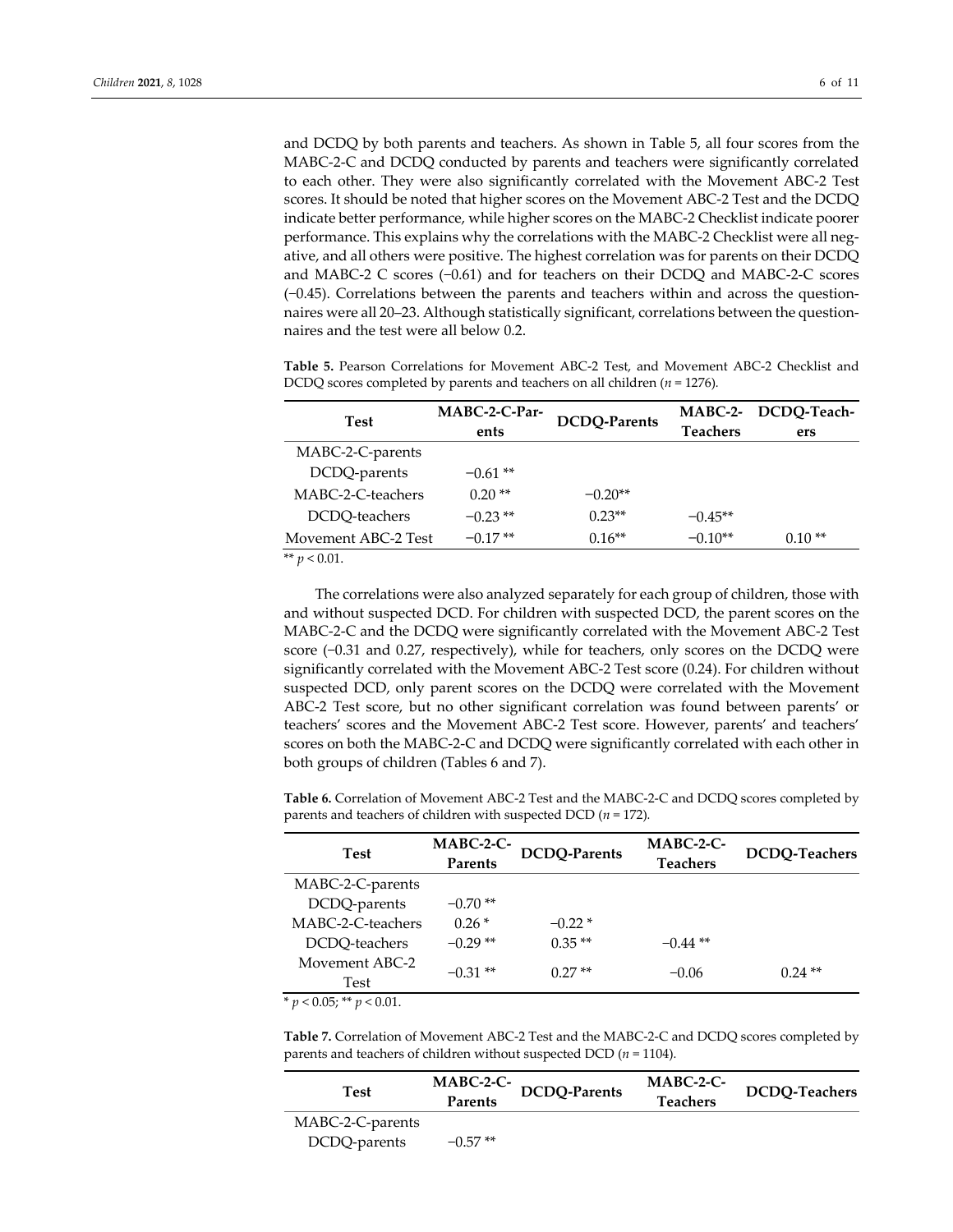| MABC-2-C-teachers | $0.16**$  | $-0.19**$ |           |      |
|-------------------|-----------|-----------|-----------|------|
| DCDO-teachers     | $-0.18**$ | $0.19**$  | $-0.45**$ |      |
| Movement ABC-2    | $-0.05$   | $0.08*$   | $-0.06$   | 0.01 |
| Test              |           |           |           |      |
| -----<br>---      |           |           |           |      |

 $* p < 0.05; ** p < 0.01.$ 

The sensitivity of both questionnaires by parents and teachers defined by the per‐ centage of children with suspected DCD (15% cutoff point with Movement ABC‐2 Test) was also identified by the MABC‐2‐C and DCDQ. Both questionnaires have their own scoring system to identify children with DCD if the score is lower than a particular figure for different age groups. In this study, the sensitivity of parent and teacher reports from MABC‐2‐C and DCDQ was shown in Table 8 with respect to results from the MABC‐2 Test.

**Table 8.** The accuracy rate of parent and teacher reports from MABC‐2‐C and DCDQ to identify children with suspected DCD  $(n = 172)$ *.* 

|               | Parents  |     | <b>Teachers</b> |     |
|---------------|----------|-----|-----------------|-----|
|               | MABC-2-C |     | $MABC-2-C$      |     |
| Accuracy rate | 35%      | 27% | 28%             | 14% |

Lastly, linear regression was conducted to examine which motor components as measured by the Movement ABC‐2 Test can best explain the MABC‐2‐C and the DCDQ scores by parents and teachers. The standard scores of the three domains assessed by the Movement ABC‐2 Test components (Manual Dexterity, MD; Aiming and Catching, AC; and Balance, BAL; more explanation of the tasks can be found in Table 2) were entered in a linear regression model as independent variables, to predict the total scores of both par‐ ent and teachers on the MABC‐2‐C and the DCDQ. Table 9 revealed that in children with motor difficulties, motor difficulties identified by the parents with the MABC‐2‐C and the DCDQ were mainly explained by Manual Dexterity and Balance competence as assessed by the Movement ABC‐2 Test. Motor difficulties identified by the teachers with DCDQ were mainly explained by Balance competence. For children without motor difficulties, parents' judgment was generally predicted by Manual Dexterity (with both the MABC‐2‐ C and the DCDQ), and Aiming and Catching (only with the DCDQ); while teachers' judg‐ ment was only associated with Manual Dexterity (only with the MABC‐2‐C) (Table 10).

**Table 9.** Linear regression models of how the scores of parents and teachers' MABC‐2‐C and DCDQ reflect three different motor domains as assessed by the Movement ABC‐2 Test on children with suspected DCD (*n* = 172)*.*

|                 | <b>Respondent Domain</b> |            | B       | SE <sub>B</sub> | ß       | r       | v                |
|-----------------|--------------------------|------------|---------|-----------------|---------|---------|------------------|
| Parents         | $MABC-2-C$               | MD         | $-1.23$ | 0.33            | $-0.33$ | $-3.78$ | $***$<br>< 0.001 |
|                 |                          | AC         | 0.13    | 0.34            | 0.03    | 0.40    | 0.69             |
|                 |                          | <b>BAL</b> | $-0.90$ | 0.30            | $-0.26$ | $-3.03$ | $0.003$ **       |
|                 | <b>DCDO</b>              | MD         | 0.91    | 0.30            | 0.26    | 3.01    | $0.003$ **       |
|                 |                          | AC         | 0.39    | 0.32            | 0.11    | 1.24    | 0.22             |
|                 |                          | <b>BAL</b> | 0.57    | 0.27            | 0.18    | 2.08    | $0.04*$          |
| <b>Teachers</b> | $MABC-2-C$               | MD         | 0.27    | 0.46            | 0.06    | 0.58    | 0.57             |
|                 |                          | AC         | 0.67    | 0.46            | 0.14    | 1.47    | 0.14             |
|                 |                          | <b>BAL</b> | $-0.61$ | 0.38            | $-0.16$ | $-1.60$ | 0.11             |
|                 | <b>DCDQ</b>              | MD         | 0.66    | 0.36            | 0.15    | 1.80    | 0.07             |
|                 |                          | AC         | $-0.27$ | 0.38            | $-0.06$ | $-0.72$ | 0.48             |
|                 |                          | BAL        | 1.16    | 0.33            | 0.28    | 3.49    | $0.001$ **       |

\* *p* < 0.05; \*\* *p* < 0.01; \*\*\* *p* < 0.001.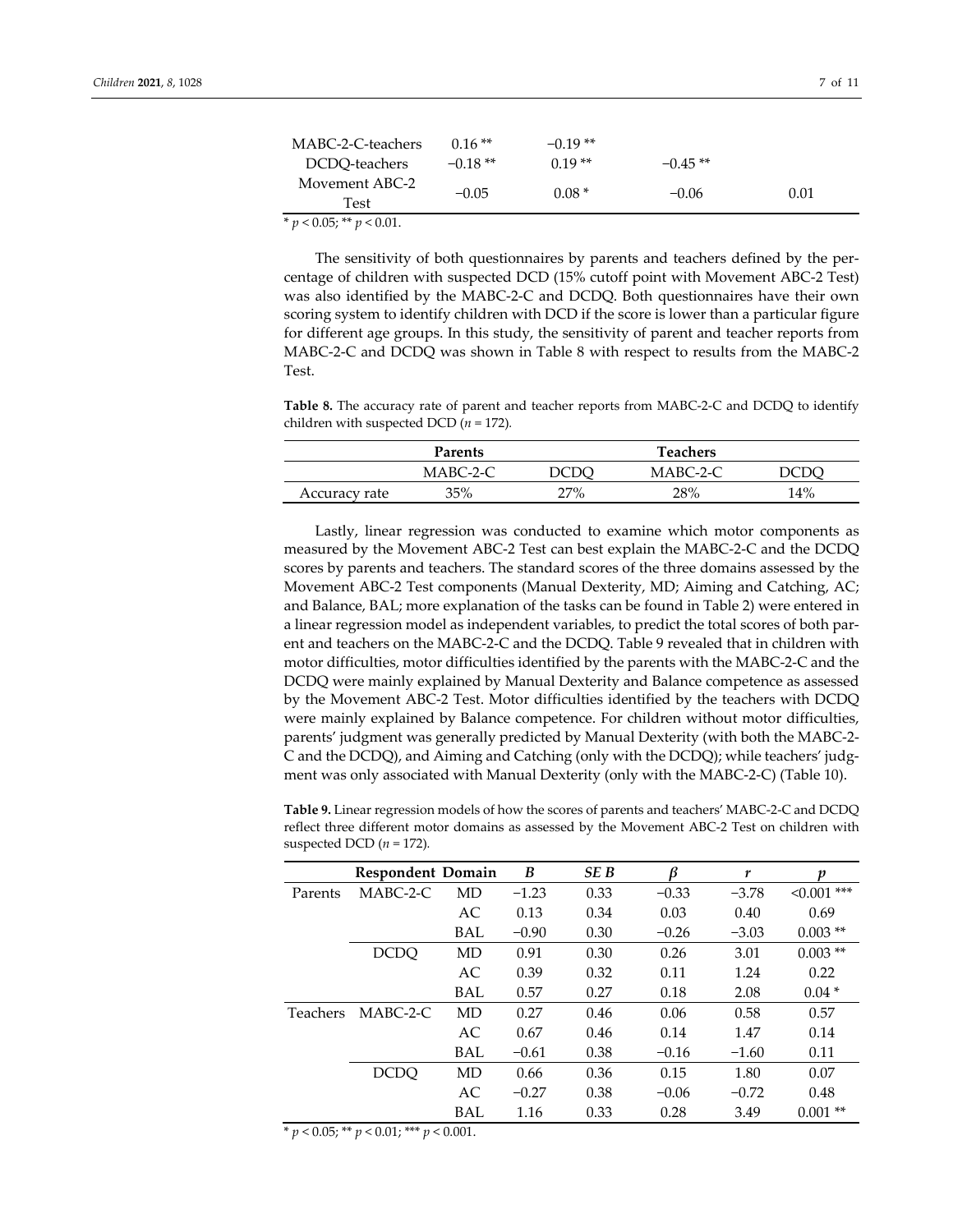|          | <b>Respondent Domain</b> |            | B       | <b>SEB</b> | ß       | r       | v       |
|----------|--------------------------|------------|---------|------------|---------|---------|---------|
| Parents  | $MABC-2-C$               | MD         | $-0.27$ | 0.12       | $-0.08$ | $-2.30$ | $0.02*$ |
|          |                          | AC         | $-0.03$ | 0.10       | $-0.01$ | $-0.30$ | 0.77    |
|          |                          | BAL        | 0.10    | 0.14       | 0.02    | 0.69    | 0.49    |
|          | <b>DCDO</b>              | MD         | 0.28    | 0.13       | 0.07    | 2.16    | $0.03*$ |
|          |                          | AC         | 0.25    | 0.11       | 0.08    | 2.33    | $0.02*$ |
|          |                          | <b>BAL</b> | $-0.07$ | 0.16       | $-0.02$ | $-0.46$ | 0.65    |
| Teachers | $MABC-2-C$               | MD         | $-0.30$ | 0.14       | $-0.07$ | $-2.09$ | $0.04*$ |
|          |                          | AC         | $-0.07$ | 0.12       | $-0.02$ | $-0.62$ | 0.54    |
|          |                          | BAL        | $-0.10$ | 0.17       | $-0.02$ | $-0.56$ | 0.58    |
|          | <b>DCDO</b>              | MD         | 0.18    | 0.13       | 0.04    | 1.33    | 0.18    |
|          |                          | AC         | 0.05    | 0.11       | 0.01    | 0.41    | 0.69    |
|          |                          | <b>BAL</b> | $-0.14$ | 0.16       | $-0.03$ | $-0.88$ | 0.38    |

**Table 10.** The linear regression models of how the scores of parents and teachers' MABC‐2‐C and DCDQ reflect three different motor domains as assessed by the Movement ABC‐2 Test children without suspected DCD  $(n = 1104)$ *.* 

 $* p < 0.05$ .

#### **4. Discussion**

This study aimed to evaluate the consistency between parent and teacher reports on children's motor competence. To our knowledge, this is the first population‐based study to examine the discrepancies between parent and teacher reports on children's motor competence with a benchmark of objective measurements. We compared parent and teacher scores on 5–10-year-old children in China with and without suspected DCD, and our results suggested that although both parents and teachers had suitable sensitivity in judging children's motor competence, parents' scores of children's motor competence were more closely associated with motor test performance scores as measured by the Movement ABC-2 Test compared to teachers. Teachers tended to over-rate children's motor competence. The motor difficulties identified by parents in children with suspected DCD were associated with low test scores on Manual Dexterity and Balance as measured by Move‐ ment ABC-2 Test, while motor difficulties identified by teachers were associated with Balance difficulties only.

Taking children with and without suspected DCD together, both parents' and teach‐ ers' scores on the MABC‐2‐C and DCDQ showed a significant correlation with each other and with children's motor performance as assessed by the Movement ABC-2 Test. However, in children without suspected DCD, only parents' scores in the DCDQ were significantly correlated with the children's Movement ABC‐2 Test score. While in children with motor difficulties, both parents (in the MABC‐2‐C and the DCDQ) and teachers (in the DCDQ) were significantly correlated with the children's Movement ABC‐2 Test score. These results suggest that with typically developing children, parent report with the MABC‐2‐C or teacher report with either the MABC‐2‐C or DCDQ do not provide valid information to discriminate different levels of their motor competence; but parents and teachers can provide suitable ratings in judging motor competence of children with motor difficulties. Previous studies on typically developing children reported weak‐moderate correlation [19], or no correlation [20] between parents' and teachers' judgments and children's motor performance as measured by objective motor assessments [19,20] with various assessment instruments. Our results were not surprising because the MABC‐2‐C and DCDQ as used in the current study were both designed to identify motor difficulties and may not be suitable to provide precise information on the movement competence of typ‐ ically developing children.

Although there was an association with the Movement ABC‐2 Test, the parents and teachers only showed a moderate sensitivity in identifying children with motor difficul‐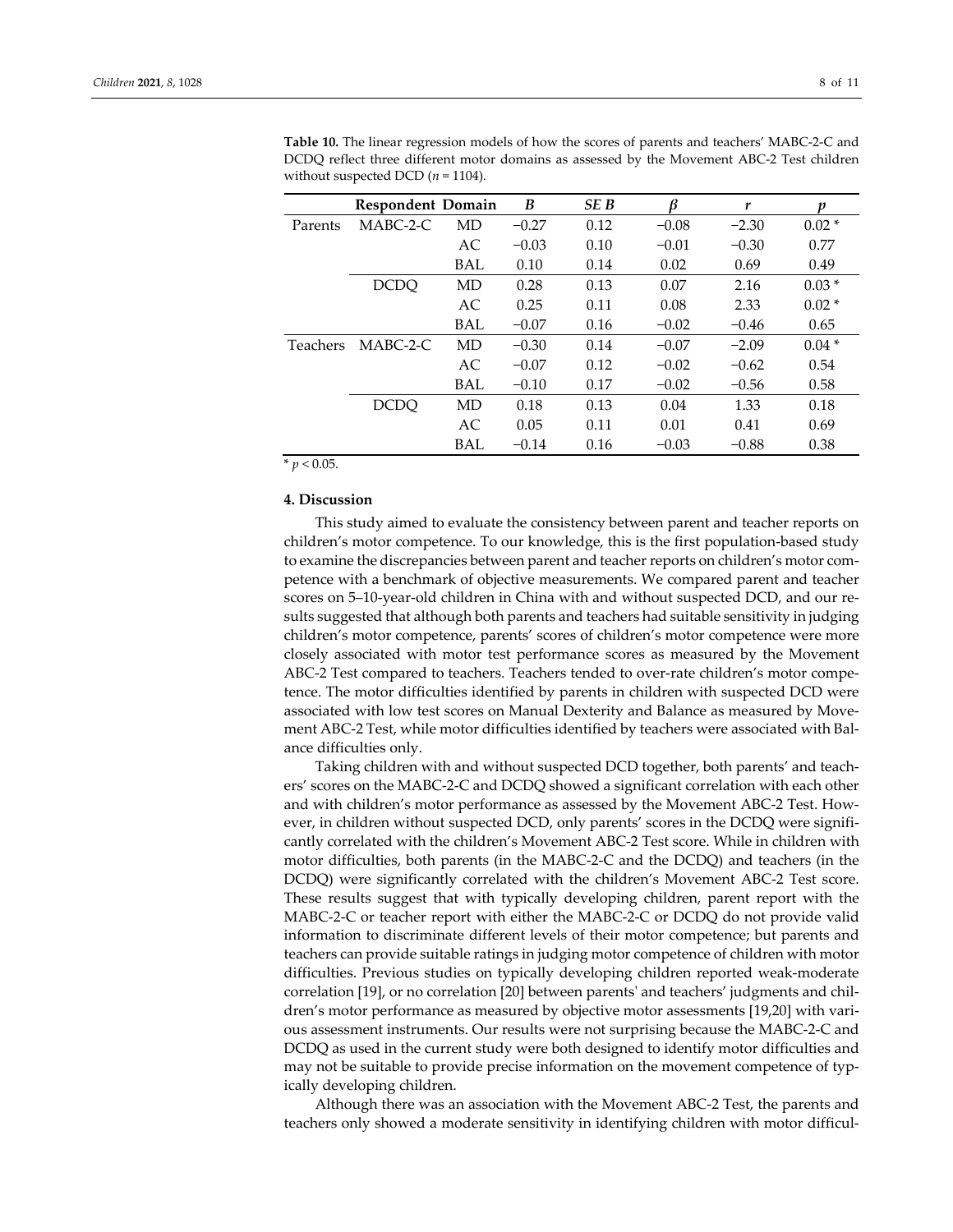ties. The results were consistent with earlier studies that also reported a moderate discriminant power in identifying DCD in older children with the MABC‐C or DCDQ. For ex‐ ample, Junaid, Harris, Fulmer, and Carswell [21] reported that the MABC checklist com‐ pleted by teachers showed very low sensitivity in identifying DCD (14.3%). Schoemaker, Smits‐Engelsman, and Jongmans [22] reported higher rates of sensitivity (between 50% and 80% at the 15th percentile cutpoint across different age groups). Therefore, as being previously suggested, results from questionnaires should be interpreted with caution, and the information derived from them is not enough to rely on alone for identifying children with motor difficulties from the general population [10].

The focus of the current study was to examine the consistency between parents and teachers on their scores of motor performance. Our results showed that scores of the par‐ ent and teacher with both questionnaires were significantly correlated. However, compared to teachers, parents' judgment of children's motor competence is more closely as‐ sociated with test performance scores as measured by the Movement ABC-2 Test compared to teacher scores. The comparison between parent and teacher scores also suggested that teachers tended to provide a higher score, indicating better motor performance than parents, especially with the DCDQ. One of the explanations may be that teachers were busy professionals and may be less inclined to provide accurate information compared to parents who only need to focus on their own children. Another possible explanation of the results is that, compared to the DCDQ, the MABC‐2‐C includes more questions asking about self‐care skills. Teachers may not have the opportunity to observe self‐care skills such as "maintains balance while standing to pull on articles of clothing", as asked in the MABC-2-C. In the current study, the teachers who were asked to complete the questionnaires were all the children's key/charged teachers in the nursery/school, who usually have the most regular contact with the child, and who were also usually not the Physical Education/Sports teachers leading the outdoor activities with the children. That may ex‐ plain why teachers' scores in the DCDQ but not MABC‐2‐C showed a correlation with the Movement ABC‐2 Test score in children with suspected DCD. The MABC‐2‐C does ask about classroom skills as well; however, most items in this section can also easily be ob‐ served in a non-classroom setting (e.g., manipulate small objects; form letters using a pen; use scissors to cut paper; walks around avoiding objects and persons; and transport ob‐ jects around the room without dropping them). Therefore, compared to teachers, parent scores in both scales showed better agreement to the Movement ABC‐2 Test in children with motor difficulties. However, it should be noted that, for teachers, even when they had to provide information on students in a relatively large amount, they still showed a fairly suitable validation with their judgments.

Furthermore, the regression analysis suggested that the motor problems identified by parents and teachers reflected children's difficulties in different motor domains. The motor problems identified in children with motor difficulties by parents were mainly explained by motor difficulties in Manual Dexterity and Balance, while motor problems identified by teachers were mainly explained by children's motor difficulties in Balance only. The results suggested that the teachers might not have much experience in observing children's Aiming and Catching skills, which usually happen outdoors. In children with suspected DCD, the parent scores did not reflect children's Aiming and Catching difficulties either; however, interestingly, parent scores of children without suspected DCD did reflect children's Aiming and Catching skills. These results suggest that for children with suspected DCD, they may tend not to participate in activities requiring Aiming and Catch‐ ing skills (e.g., throw beanbag, catch balls, hit balls, etc. as asked in both MABC‐2‐C and DCDQ); therefore, their parents may be unlikely to observe the children's performance in those activities and provide valid judgments.

In the current study, we should consider the possibility that other conditions such as undiagnosed attention problems or other undiagnosed psychological or neuropsychological impairments of the children may affect the children's performance in both the Move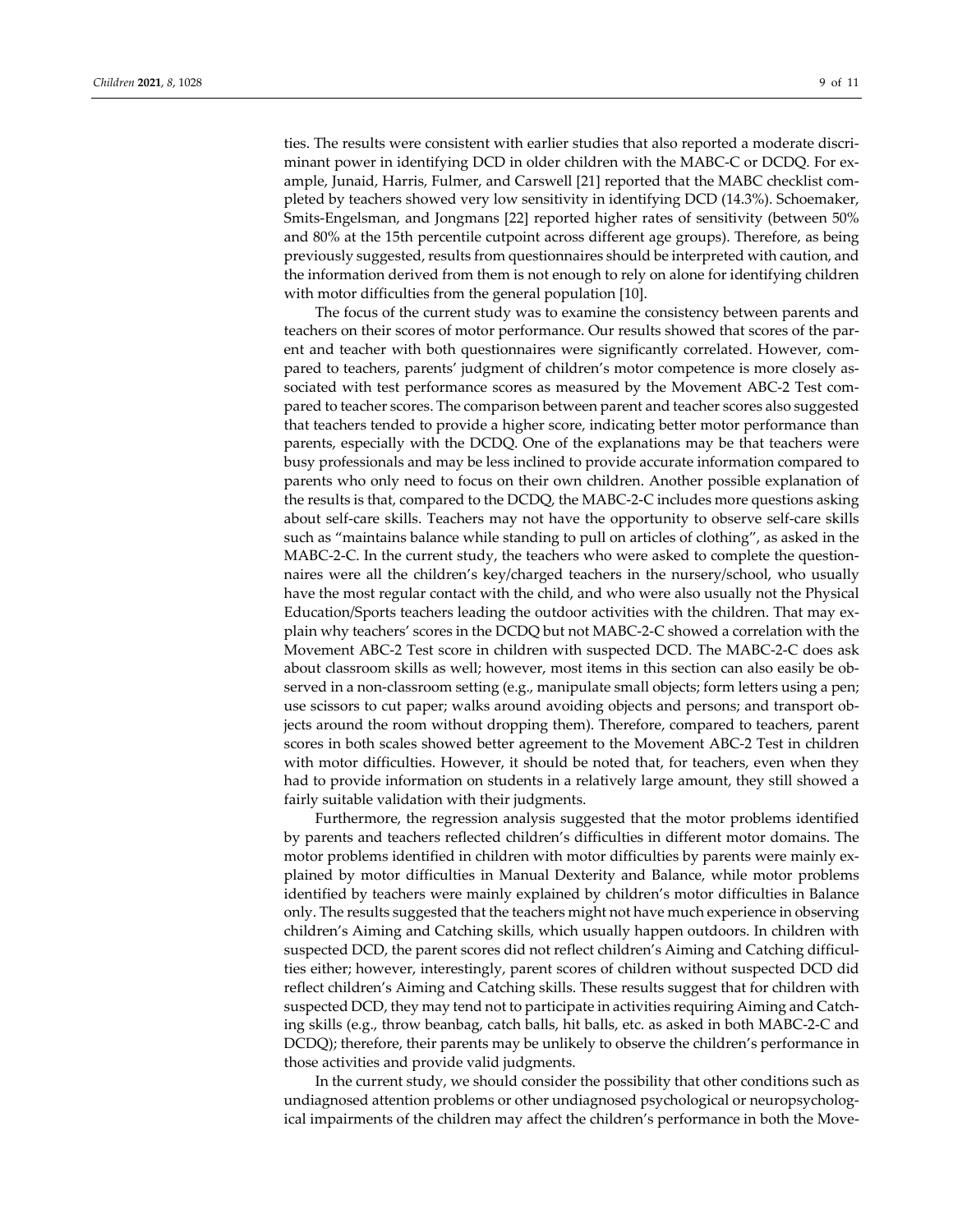ment ABC-2 Test and their parents and teachers' reports on their daily movement performance, and not all children with poor movement performance (<15% in Movement ABC‐ 2 Test in the current study) would be clinically diagnosed as DCD, but were considered as "suspected DCD" in the current study. However, the focus of the current study was the consistency between parents' and teachers' reports of children's motor competencies, which can be considered as the first step to identify children with motor difficulties and DCD, and only children who can be recognized with potential motor difficulties by either their parents or teachers could possibly get the chance to be referred to clinicians for fur‐ ther assessment and diagnosis. One limitation of the current study is the use of the United Kingdom and Canadian norms for both scales, as Chinese norms were not available on either MABC‐2‐C or DCDQ. This may affect the sensitivity analysis as different movement development profiles between Chinese and British children have previously been re‐ ported [17]. However, all other analyses only used the raw scores of both scales, and the results shall not be affected. Further work is needed to develop the Chinese norm of both MABC-2-C and DCDQ, and the potential cultural differences behind the discrepancies should also be further examined. More importantly, for scales to assess children's movement competencies, careful instructions should be provided on who the suitable respondents (parents, teachers, or other caregivers) are for the questionnaire and what potential issues may arise if different respondents were used.

In conclusion, our results showed that both parents and teachers had a suitable agreement in judging children's motor competence but low sensitivity in identifying children with motor difficulties. Parent reports of children's motor competence were more closely associated with test performance scores as measured by the Movement ABC‐2 Test com‐ pared to teacher reports, and teachers tended to over-rate children's motor competence. The motor difficulties identified by parents were associated with low scores on Manual Dexterity and Balance, while motor difficulties identified by teachers were associated with Balance only. The results demonstrated a lack of consistency between teacher and parent reports using the Movement ABC‐2 Checklist and DCDQ, suggesting the importance of using a range of measures to identify a motor difficulty in children aged 5 to 10 years. Furthermore, parent and teacher questionnaires provide a different perspective and should be best combined with objective test performance measures as part of a broader assessment.

**Author Contributions:** Conceptualization, W.D. (Wenchong Du); methodology, L.K., J.H., and W.D. (Wenchong Du); validation, L.K.; formal analysis, L.K. and W.D. (Wen Duan); investigation, W.D. (Wen Duan); resources, Y.W.; writing—original draft preparation, W.D. (Wenchong Du); writing—review and editing, L.K., W.D. (Wenchong Du), and A.L.B.; supervision, A.L.B.; project administration, W.D. (Wen Duan). All authors have read and agreed to the published version of the manuscript.

**Funding:** This research received no external funding.

**Institutional Review Board Statement:** Ethical approval was obtained by the Institutional Review Board (IRB) of the National Key Laboratory of Cognitive Neuroscience and learning, Beijing Normal University, IRB\_A\_0008\_2018001, 25 October 2018.

**Informed Consent Statement:** Informed consent was obtained from all subjects involved in the study.

**Data Availability Statement:** The data that support the findings of this study are available from the corresponding author Wenchong Du upon reasonable request.

Acknowledgments: The authors wish to thank all researchers, teachers, and assessors who participated in this study for the collaboration and data collection. We also thank the expert panel, Yun Wang, Gui Xue, Guixiong Gu, Liang Luo, Hui Zhao, Ping Ren, Cai Zhang, and Hua Jin; and three authors of Movement ABC‐2, Sheila E. Henderson, David A. Sugden, and Anna L. Barnett, for their professional consultation and support to the project. This work was supported by Leiton Ltd. and Pearson Assessment.

**Conflicts of Interest:** The authors declare no conflict of interest.